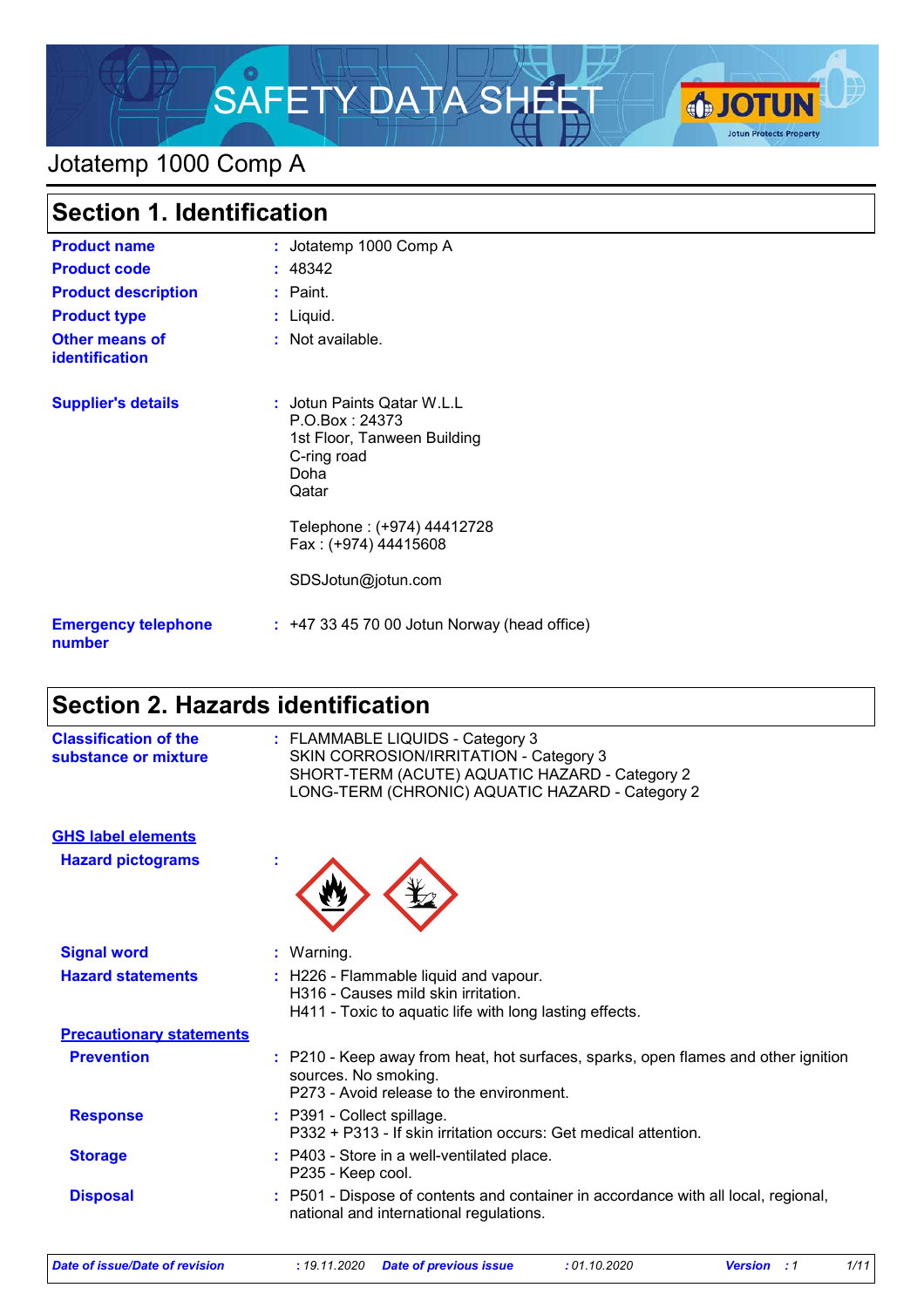## **Section 2. Hazards identification**

**Other hazards which do not :** None known. **result in classification**

# **Section 3. Composition/information on ingredients**

| Substance/mixture     | : Mixture        |
|-----------------------|------------------|
| <b>Other means of</b> | : Not available. |
| identification        |                  |

| <b>CAS number/other identifiers</b> |                   |
|-------------------------------------|-------------------|
| <b>CAS number</b>                   | : Not applicable. |
| <b>EC</b> number                    | : Mixture.        |
| <b>Product code</b>                 | : 48342           |
| <b>Ingredient name</b>              |                   |

| <b>Ingredient name</b>      | $\frac{9}{6}$ | <b>CAS number</b> |
|-----------------------------|---------------|-------------------|
| trizinc bis(orthophosphate) | 1≥10 - <25    | 7779-90-0         |
| xylene                      | $\leq 7.4$    | $1330 - 20 - 7$   |
| 2-butoxyethanol             | $\leq 2.5$    | 111-76-2          |
| ethylbenzene                | ∣≤3           | 100-41-4          |

**There are no additional ingredients present which, within the current knowledge of the supplier and in the concentrations applicable, are classified as hazardous to health or the environment and hence require reporting in this section.**

**Occupational exposure limits, if available, are listed in Section 8.**

## **Section 4. First aid measures**

**Most important symptoms/effects, acute and delayed**

#### **Description of necessary first aid measures**

| <u> 1901 i persi i se filososobar politice di un filosopheme e e</u> |                                                                                                                                                                                                                                                                                                                                                                                                                                                                                                                                                                                                                                                                                                                                                                                                                              |
|----------------------------------------------------------------------|------------------------------------------------------------------------------------------------------------------------------------------------------------------------------------------------------------------------------------------------------------------------------------------------------------------------------------------------------------------------------------------------------------------------------------------------------------------------------------------------------------------------------------------------------------------------------------------------------------------------------------------------------------------------------------------------------------------------------------------------------------------------------------------------------------------------------|
| <b>Eye contact</b>                                                   | : Immediately flush eyes with plenty of water, occasionally lifting the upper and lower<br>eyelids. Check for and remove any contact lenses. Continue to rinse for at least 10<br>minutes. If irritation persists, get medical attention.                                                                                                                                                                                                                                                                                                                                                                                                                                                                                                                                                                                    |
| <b>Inhalation</b>                                                    | : Remove victim to fresh air and keep at rest in a position comfortable for breathing.<br>If not breathing, if breathing is irregular or if respiratory arrest occurs, provide<br>artificial respiration or oxygen by trained personnel. It may be dangerous to the<br>person providing aid to give mouth-to-mouth resuscitation. Get medical attention if<br>adverse health effects persist or are severe. If unconscious, place in recovery<br>position and get medical attention immediately. Maintain an open airway. Loosen<br>tight clothing such as a collar, tie, belt or waistband.                                                                                                                                                                                                                                 |
| <b>Skin contact</b>                                                  | : Flush contaminated skin with plenty of water. Remove contaminated clothing and<br>shoes. Continue to rinse for at least 10 minutes. Get medical attention if adverse<br>health effects persist or are severe. Wash clothing before reuse. Clean shoes<br>thoroughly before reuse.                                                                                                                                                                                                                                                                                                                                                                                                                                                                                                                                          |
| <b>Ingestion</b>                                                     | : Wash out mouth with water. Remove dentures if any. Remove victim to fresh air<br>and keep at rest in a position comfortable for breathing. If material has been<br>swallowed and the exposed person is conscious, give small quantities of water to<br>drink. Stop if the exposed person feels sick as vomiting may be dangerous. Do not<br>induce vomiting unless directed to do so by medical personnel. If vomiting occurs,<br>the head should be kept low so that vomit does not enter the lungs. Get medical<br>attention if adverse health effects persist or are severe. Never give anything by<br>mouth to an unconscious person. If unconscious, place in recovery position and get<br>medical attention immediately. Maintain an open airway. Loosen tight clothing such<br>as a collar, tie, belt or waistband. |

| Date of issue/Date of revision        | <b>Date of previous issue</b><br>: 19.11.2020       | :01.10.2020 | <b>Version</b> : 1 | 2/11 |
|---------------------------------------|-----------------------------------------------------|-------------|--------------------|------|
| <b>Ingestion</b>                      | : No known significant effects or critical hazards. |             |                    |      |
| <b>Skin contact</b>                   | : Causes mild skin irritation.                      |             |                    |      |
| <b>Inhalation</b>                     | : No known significant effects or critical hazards. |             |                    |      |
| <b>Eye contact</b>                    | : No known significant effects or critical hazards. |             |                    |      |
| <b>Potential acute health effects</b> |                                                     |             |                    |      |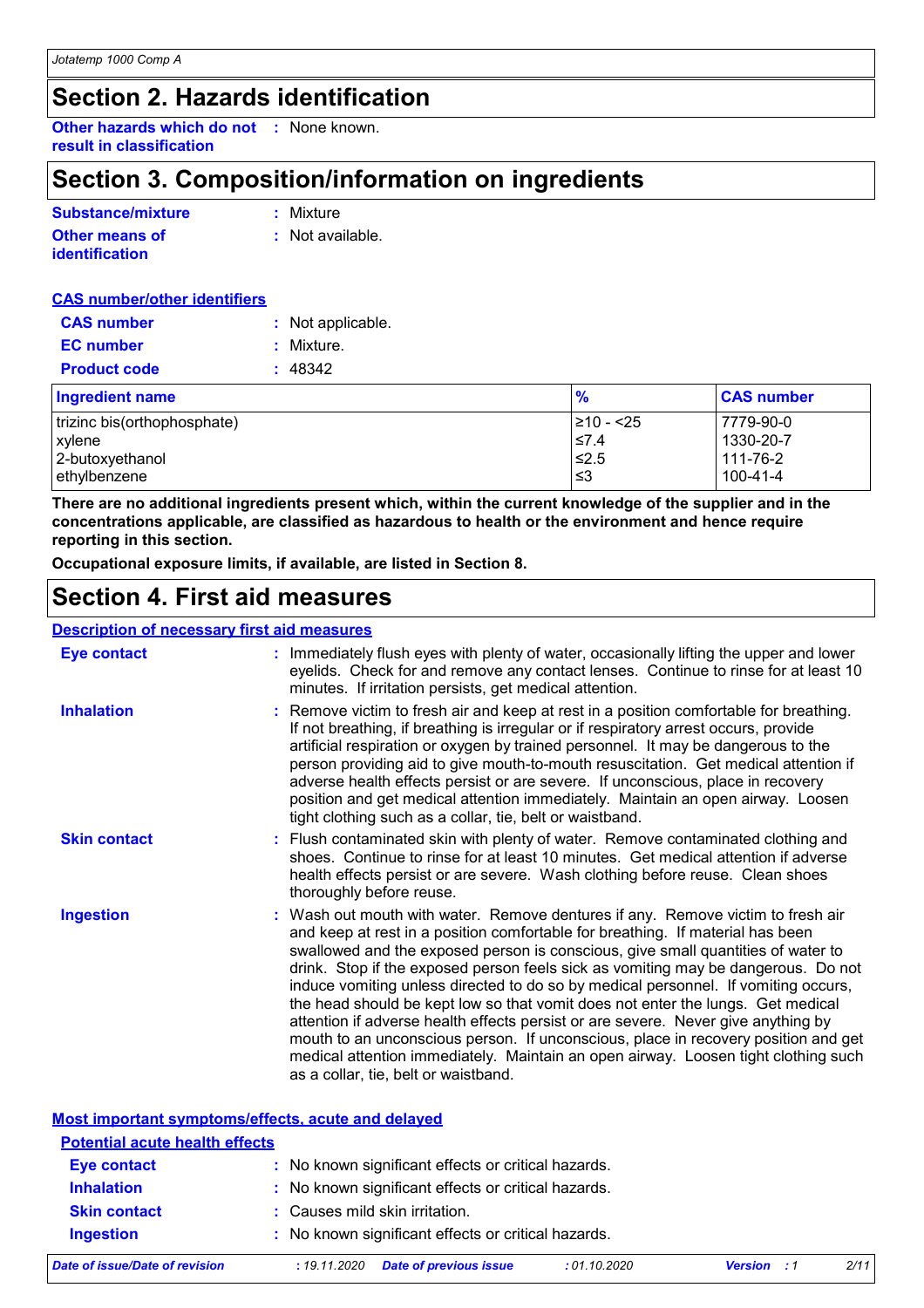# **Section 4. First aid measures**

| <b>Over-exposure signs/symptoms</b> |                                                                                                                                                                               |
|-------------------------------------|-------------------------------------------------------------------------------------------------------------------------------------------------------------------------------|
| Eye contact                         | $:$ Adverse symptoms may include the following:<br>pain or irritation<br>watering<br>redness                                                                                  |
| <b>Inhalation</b>                   | : No specific data.                                                                                                                                                           |
| <b>Skin contact</b>                 | : Adverse symptoms may include the following:<br>irritation<br>redness                                                                                                        |
| <b>Ingestion</b>                    | $:$ No specific data.                                                                                                                                                         |
|                                     | Indication of immediate medical attention and special treatment needed, if necessary                                                                                          |
| <b>Notes to physician</b>           | : Treat symptomatically. Contact poison treatment specialist immediately if large<br>quantities have been ingested or inhaled.                                                |
| <b>Specific treatments</b>          | : No specific treatment.                                                                                                                                                      |
| <b>Protection of first-aiders</b>   | : No action shall be taken involving any personal risk or without suitable training. It<br>may be dangerous to the person providing aid to give mouth-to-mouth resuscitation. |

**See toxicological information (Section 11)**

## **Section 5. Firefighting measures**

| <b>Extinguishing media</b>                               |                                                                                                                                                                                                                                                                                                                                                                                                                                  |
|----------------------------------------------------------|----------------------------------------------------------------------------------------------------------------------------------------------------------------------------------------------------------------------------------------------------------------------------------------------------------------------------------------------------------------------------------------------------------------------------------|
| <b>Suitable extinguishing</b><br>media                   | : Use dry chemical, $CO2$ , water spray (fog) or foam.                                                                                                                                                                                                                                                                                                                                                                           |
| <b>Unsuitable extinguishing</b><br>media                 | : Do not use water jet.                                                                                                                                                                                                                                                                                                                                                                                                          |
| <b>Specific hazards arising</b><br>from the chemical     | : Flammable liquid and vapour. Runoff to sewer may create fire or explosion hazard.<br>In a fire or if heated, a pressure increase will occur and the container may burst, with<br>the risk of a subsequent explosion. This material is toxic to aquatic life with long<br>lasting effects. Fire water contaminated with this material must be contained and<br>prevented from being discharged to any waterway, sewer or drain. |
| <b>Hazardous thermal</b><br>decomposition products       | : Decomposition products may include the following materials:<br>carbon dioxide<br>carbon monoxide<br>phosphorus oxides<br>metal oxide/oxides                                                                                                                                                                                                                                                                                    |
| <b>Special protective actions</b><br>for fire-fighters   | : Promptly isolate the scene by removing all persons from the vicinity of the incident if<br>there is a fire. No action shall be taken involving any personal risk or without<br>suitable training. Move containers from fire area if this can be done without risk.<br>Use water spray to keep fire-exposed containers cool.                                                                                                    |
| <b>Special protective</b><br>equipment for fire-fighters | : Fire-fighters should wear appropriate protective equipment and self-contained<br>breathing apparatus (SCBA) with a full face-piece operated in positive pressure<br>mode.                                                                                                                                                                                                                                                      |

### **Section 6. Accidental release measures**

### **Personal precautions, protective equipment and emergency procedures**

| For non-emergency | : No action shall be taken involving any personal risk or without suitable training.  |
|-------------------|---------------------------------------------------------------------------------------|
| personnel         | Evacuate surrounding areas. Keep unnecessary and unprotected personnel from           |
|                   | entering. Do not touch or walk through spilt material. Shut off all ignition sources. |
|                   | No flares, smoking or flames in hazard area. Avoid breathing vapour or mist.          |
|                   | Provide adequate ventilation. Wear appropriate respirator when ventilation is         |
|                   | inadequate. Put on appropriate personal protective equipment.                         |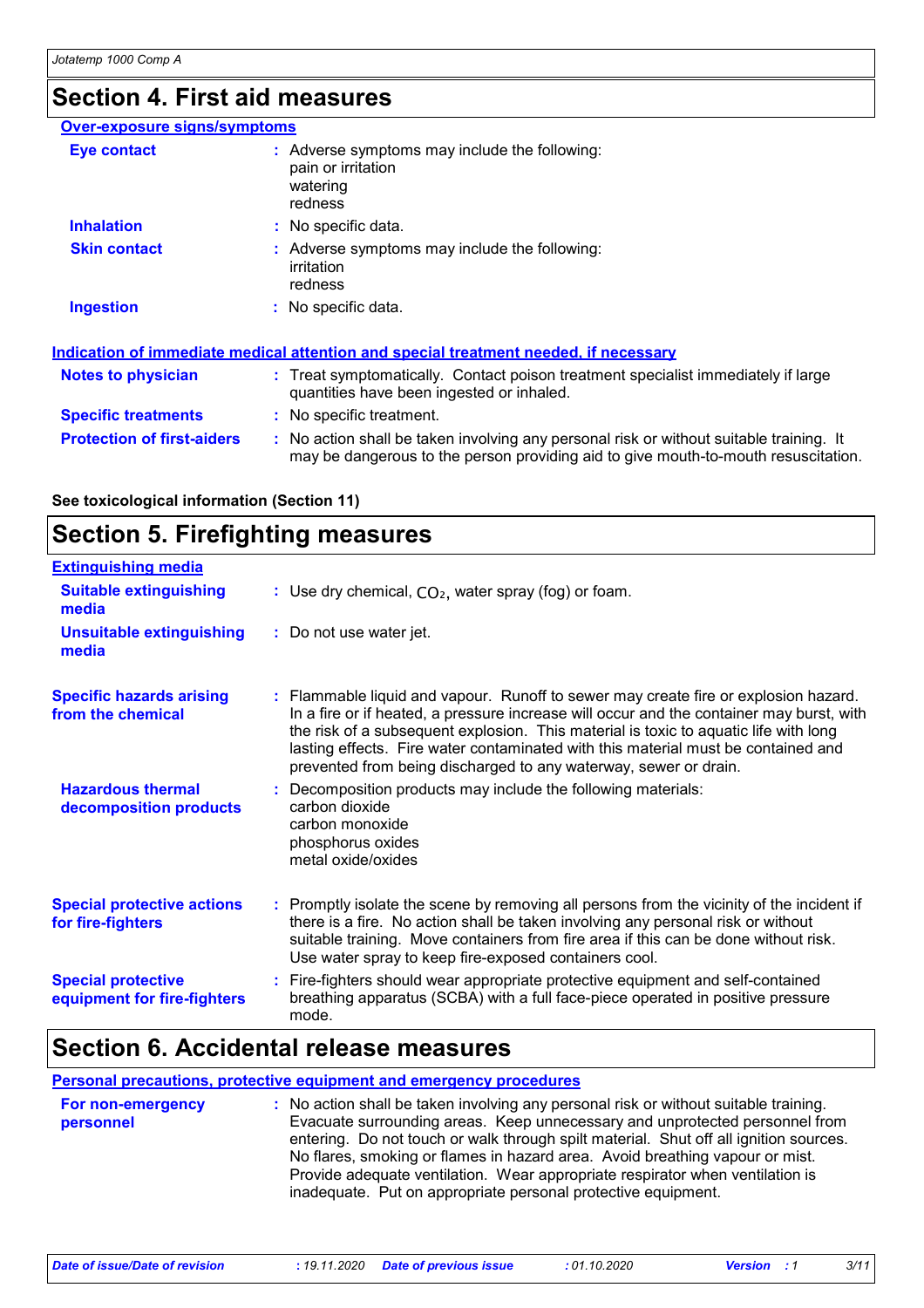## **Section 6. Accidental release measures**

| For emergency responders                             | If specialised clothing is required to deal with the spillage, take note of any<br>information in Section 8 on suitable and unsuitable materials. See also the<br>information in "For non-emergency personnel".                                                                                                                                                                                                                                                                                                                                                                                                                                                                                                                                                         |
|------------------------------------------------------|-------------------------------------------------------------------------------------------------------------------------------------------------------------------------------------------------------------------------------------------------------------------------------------------------------------------------------------------------------------------------------------------------------------------------------------------------------------------------------------------------------------------------------------------------------------------------------------------------------------------------------------------------------------------------------------------------------------------------------------------------------------------------|
| <b>Environmental precautions</b>                     | : Avoid dispersal of spilt material and runoff and contact with soil, waterways, drains<br>and sewers. Inform the relevant authorities if the product has caused environmental<br>pollution (sewers, waterways, soil or air). Water polluting material. May be harmful<br>to the environment if released in large quantities. Collect spillage.                                                                                                                                                                                                                                                                                                                                                                                                                         |
| Methods and material for containment and cleaning up |                                                                                                                                                                                                                                                                                                                                                                                                                                                                                                                                                                                                                                                                                                                                                                         |
| <b>Small spill</b>                                   | : Stop leak if without risk. Move containers from spill area. Use spark-proof tools and<br>explosion-proof equipment. Dilute with water and mop up if water-soluble.<br>Alternatively, or if water-insoluble, absorb with an inert dry material and place in an<br>appropriate waste disposal container. Dispose of via a licensed waste disposal<br>contractor.                                                                                                                                                                                                                                                                                                                                                                                                        |
| <b>Large spill</b>                                   | : Stop leak if without risk. Move containers from spill area. Use spark-proof tools and<br>explosion-proof equipment. Approach the release from upwind. Prevent entry into<br>sewers, water courses, basements or confined areas. Wash spillages into an<br>effluent treatment plant or proceed as follows. Contain and collect spillage with non-<br>combustible, absorbent material e.g. sand, earth, vermiculite or diatomaceous earth<br>and place in container for disposal according to local regulations (see Section 13).<br>Dispose of via a licensed waste disposal contractor. Contaminated absorbent<br>material may pose the same hazard as the spilt product. Note: see Section 1 for<br>emergency contact information and Section 13 for waste disposal. |

# **Section 7. Handling and storage**

### **Precautions for safe handling**

| <b>Protective measures</b>                                                       | : Put on appropriate personal protective equipment (see Section 8). Do not ingest.<br>Avoid contact with eyes, skin and clothing. Avoid breathing vapour or mist. Avoid<br>release to the environment. Use only with adequate ventilation. Wear appropriate<br>respirator when ventilation is inadequate. Do not enter storage areas and confined<br>spaces unless adequately ventilated. Keep in the original container or an approved<br>alternative made from a compatible material, kept tightly closed when not in use.<br>Store and use away from heat, sparks, open flame or any other ignition source. Use<br>explosion-proof electrical (ventilating, lighting and material handling) equipment.<br>Use only non-sparking tools. Take precautionary measures against electrostatic<br>discharges. Empty containers retain product residue and can be hazardous. Do not<br>reuse container. |
|----------------------------------------------------------------------------------|-----------------------------------------------------------------------------------------------------------------------------------------------------------------------------------------------------------------------------------------------------------------------------------------------------------------------------------------------------------------------------------------------------------------------------------------------------------------------------------------------------------------------------------------------------------------------------------------------------------------------------------------------------------------------------------------------------------------------------------------------------------------------------------------------------------------------------------------------------------------------------------------------------|
| <b>Advice on general</b><br>occupational hygiene                                 | : Eating, drinking and smoking should be prohibited in areas where this material is<br>handled, stored and processed. Workers should wash hands and face before<br>eating, drinking and smoking. Remove contaminated clothing and protective<br>equipment before entering eating areas. See also Section 8 for additional<br>information on hygiene measures.                                                                                                                                                                                                                                                                                                                                                                                                                                                                                                                                       |
| <b>Conditions for safe storage,</b><br>including any<br><b>incompatibilities</b> | Store in accordance with local regulations. Store in a segregated and approved<br>area. Store in original container protected from direct sunlight in a dry, cool and well-<br>ventilated area, away from incompatible materials (see Section 10) and food and<br>drink. Eliminate all ignition sources. Separate from oxidizing materials. Keep<br>container tightly closed and sealed until ready for use. Containers that have been<br>opened must be carefully resealed and kept upright to prevent leakage. Do not<br>store in unlabelled containers. Use appropriate containment to avoid environmental<br>contamination. See Section 10 for incompatible materials before handling or use.                                                                                                                                                                                                   |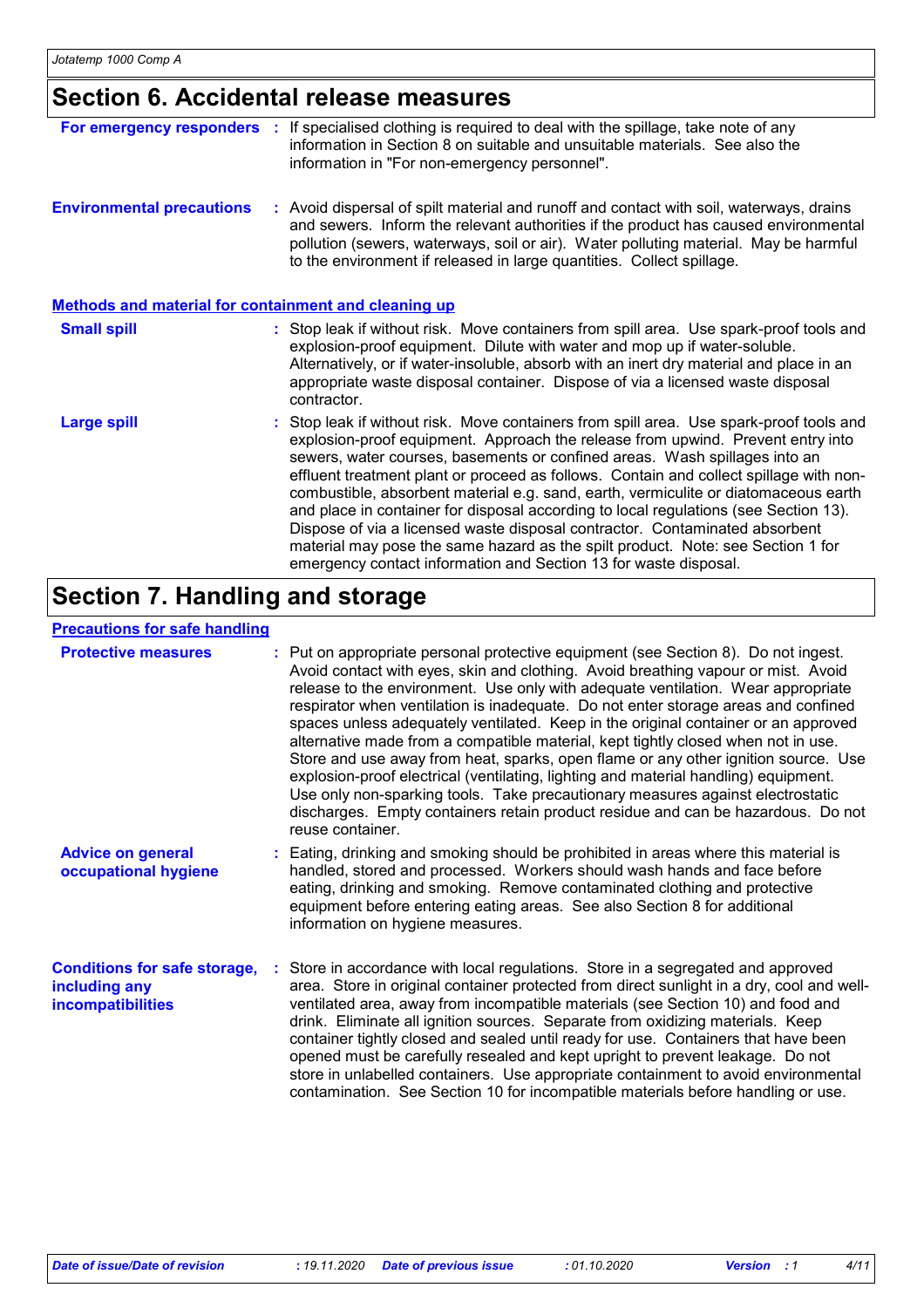# **Section 8. Exposure controls/personal protection**

### **Control parameters**

### **Occupational exposure limits**

| <b>Ingredient name</b>                            | <b>Exposure limits</b>                                                                                                                                                                                                                                                                                                                                                                                                                                                                                                                                                                                                                                                                                                                                                                                                                                                                                                                                                                                                                                                                                     |
|---------------------------------------------------|------------------------------------------------------------------------------------------------------------------------------------------------------------------------------------------------------------------------------------------------------------------------------------------------------------------------------------------------------------------------------------------------------------------------------------------------------------------------------------------------------------------------------------------------------------------------------------------------------------------------------------------------------------------------------------------------------------------------------------------------------------------------------------------------------------------------------------------------------------------------------------------------------------------------------------------------------------------------------------------------------------------------------------------------------------------------------------------------------------|
| xylene                                            | ACGIH TLV (United States, 3/2020).<br>STEL: 651 mg/m <sup>3</sup> 15 minutes.<br>STEL: 150 ppm 15 minutes.<br>TWA: $434$ mg/m <sup>3</sup> 8 hours.<br>TWA: 100 ppm 8 hours.                                                                                                                                                                                                                                                                                                                                                                                                                                                                                                                                                                                                                                                                                                                                                                                                                                                                                                                               |
| 2-butoxyethanol                                   | ACGIH TLV (United States, 3/2020).<br>TWA: 20 ppm 8 hours.                                                                                                                                                                                                                                                                                                                                                                                                                                                                                                                                                                                                                                                                                                                                                                                                                                                                                                                                                                                                                                                 |
| ethylbenzene                                      | ACGIH TLV (United States, 3/2020). Notes:<br>K                                                                                                                                                                                                                                                                                                                                                                                                                                                                                                                                                                                                                                                                                                                                                                                                                                                                                                                                                                                                                                                             |
|                                                   | TWA: 20 ppm 8 hours. Form:                                                                                                                                                                                                                                                                                                                                                                                                                                                                                                                                                                                                                                                                                                                                                                                                                                                                                                                                                                                                                                                                                 |
| <b>Appropriate engineering</b><br><b>controls</b> | : Use only with adequate ventilation. Use process enclosures, local exhaust<br>ventilation or other engineering controls to keep worker exposure to airborne<br>contaminants below any recommended or statutory limits. The engineering controls<br>also need to keep gas, vapour or dust concentrations below any lower explosive<br>limits. Use explosion-proof ventilation equipment.                                                                                                                                                                                                                                                                                                                                                                                                                                                                                                                                                                                                                                                                                                                   |
| <b>Environmental exposure</b><br><b>controls</b>  | : Emissions from ventilation or work process equipment should be checked to ensure<br>they comply with the requirements of environmental protection legislation. In some<br>cases, fume scrubbers, filters or engineering modifications to the process<br>equipment will be necessary to reduce emissions to acceptable levels.                                                                                                                                                                                                                                                                                                                                                                                                                                                                                                                                                                                                                                                                                                                                                                            |
| <b>Individual protection measures</b>             |                                                                                                                                                                                                                                                                                                                                                                                                                                                                                                                                                                                                                                                                                                                                                                                                                                                                                                                                                                                                                                                                                                            |
| <b>Hygiene measures</b>                           | : Wash hands, forearms and face thoroughly after handling chemical products, before<br>eating, smoking and using the lavatory and at the end of the working period.<br>Appropriate techniques should be used to remove potentially contaminated clothing.<br>Wash contaminated clothing before reusing. Ensure that eyewash stations and<br>safety showers are close to the workstation location.                                                                                                                                                                                                                                                                                                                                                                                                                                                                                                                                                                                                                                                                                                          |
| <b>Eye/face protection</b>                        | : Safety eyewear complying to EN 166 should be used when a risk assessment<br>indicates this is necessary to avoid exposure to liquid splashes, mists, gases or<br>dusts. If contact is possible, the following protection should be worn, unless the<br>assessment indicates a higher degree of protection: chemical splash goggles.                                                                                                                                                                                                                                                                                                                                                                                                                                                                                                                                                                                                                                                                                                                                                                      |
| <b>Skin protection</b>                            |                                                                                                                                                                                                                                                                                                                                                                                                                                                                                                                                                                                                                                                                                                                                                                                                                                                                                                                                                                                                                                                                                                            |
| <b>Hand protection</b>                            | : There is no one glove material or combination of materials that will give unlimited<br>resistance to any individual or combination of chemicals.<br>The breakthrough time must be greater than the end use time of the product.<br>The instructions and information provided by the glove manufacturer on use,<br>storage, maintenance and replacement must be followed.<br>Gloves should be replaced regularly and if there is any sign of damage to the glove<br>material.<br>Always ensure that gloves are free from defects and that they are stored and used<br>correctly.<br>The performance or effectiveness of the glove may be reduced by physical/chemical<br>damage and poor maintenance.<br>Barrier creams may help to protect the exposed areas of the skin but should not be<br>applied once exposure has occurred.<br>Wear suitable gloves tested to EN374.<br>May be used, gloves(breakthrough time) 4 - 8 hours: neoprene, PVC<br>Recommended, gloves(breakthrough time) > 8 hours: fluor rubber, Teflon, butyl<br>rubber, Viton®, Saranex, 4H, nitrile rubber, polyvinyl alcohol (PVA) |
| <b>Body protection</b>                            | : Personal protective equipment for the body should be selected based on the task<br>being performed and the risks involved and should be approved by a specialist<br>before handling this product. When there is a risk of ignition from static electricity,<br>wear anti-static protective clothing. For the greatest protection from static<br>discharges, clothing should include anti-static overalls, boots and gloves.                                                                                                                                                                                                                                                                                                                                                                                                                                                                                                                                                                                                                                                                              |
| <b>Date of issue/Date of revision</b>             | :01.10.2020<br>5/11<br>: 19.11.2020 Date of previous issue<br><b>Version</b> : 1                                                                                                                                                                                                                                                                                                                                                                                                                                                                                                                                                                                                                                                                                                                                                                                                                                                                                                                                                                                                                           |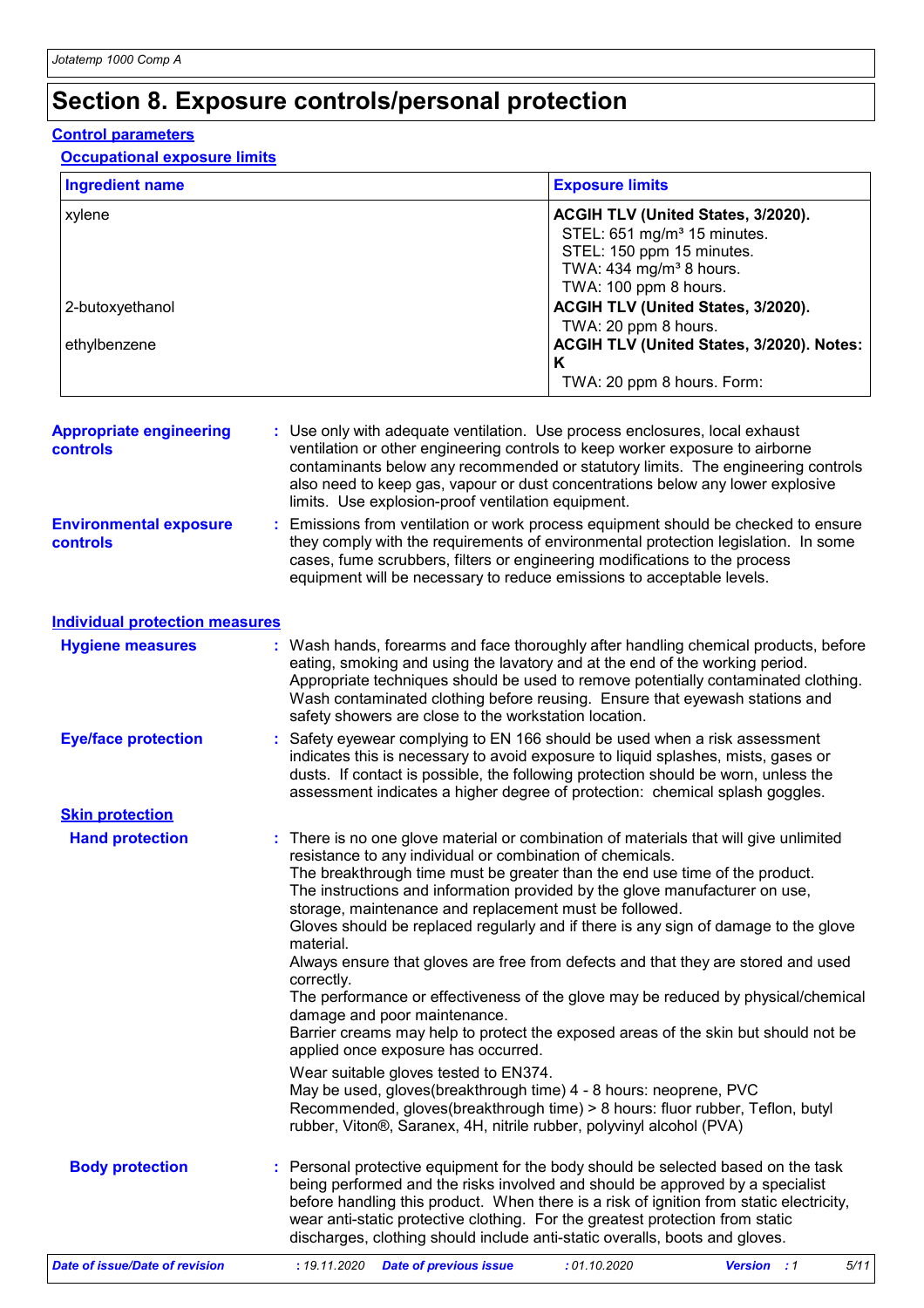# **Section 8. Exposure controls/personal protection**

| : If workers are exposed to concentrations above the exposure limit, they must use a<br><b>Respiratory protection</b><br>respirator according to EN 140. Use respiratory mask with charcoal and dust filter<br>when spraying this product, according to EN 14387(as filter combination A2-P2). In<br>confined spaces, use compressed-air or fresh-air respiratory equipment. When use<br>of roller or brush, consider use of charcoalfilter. | <b>Other skin protection</b> | : Appropriate footwear and any additional skin protection measures should be<br>selected based on the task being performed and the risks involved and should be<br>approved by a specialist before handling this product. |
|----------------------------------------------------------------------------------------------------------------------------------------------------------------------------------------------------------------------------------------------------------------------------------------------------------------------------------------------------------------------------------------------------------------------------------------------|------------------------------|---------------------------------------------------------------------------------------------------------------------------------------------------------------------------------------------------------------------------|
|                                                                                                                                                                                                                                                                                                                                                                                                                                              |                              |                                                                                                                                                                                                                           |

## **Section 9. Physical and chemical properties**

| <b>Appearance</b>                                 |                                                                                                                                             |
|---------------------------------------------------|---------------------------------------------------------------------------------------------------------------------------------------------|
| <b>Physical state</b>                             | $:$ Liquid.                                                                                                                                 |
| <b>Colour</b>                                     | : Various                                                                                                                                   |
| <b>Odour</b>                                      | $:$ Characteristic.                                                                                                                         |
| <b>Odour threshold</b>                            | : Not applicable.                                                                                                                           |
| pH                                                | : Not applicable.                                                                                                                           |
| <b>Melting point</b>                              | : Not applicable.                                                                                                                           |
| <b>Boiling point</b>                              | : Lowest known value: $136.1^{\circ}$ C (277°F) (ethylbenzene). Weighted average: $156.96^{\circ}$ C<br>$(314.5^{\circ}F)$                  |
| <b>Flash point</b>                                | : Closed cup: $27^{\circ}$ C (80.6 $^{\circ}$ F)                                                                                            |
| <b>Evaporation rate</b>                           | : Highest known value: 0.84 (ethylbenzene) Weighted average: 0.46 compared with<br>butyl acetate                                            |
| <b>Flammability (solid, gas)</b>                  | : Not applicable.                                                                                                                           |
| Lower and upper explosive<br>(flammable) limits   | $: 0.8 - 14\%$                                                                                                                              |
| <b>Vapour pressure</b>                            | : Highest known value: 1.2 kPa (9.3 mm Hg) (at $20^{\circ}$ C) (ethylbenzene). Weighted<br>average: $0.8$ kPa (6 mm Hg) (at $20^{\circ}$ C) |
| <b>Vapour density</b>                             | : Highest known value: 5.1 (Air = 1) (dipropylene glycol methyl ether). Weighted<br>average: $4.17$ (Air = 1)                               |
| <b>Density</b>                                    | : 1.862 to 1.931 g/cm <sup>3</sup>                                                                                                          |
| <b>Solubility</b>                                 | : Insoluble in the following materials: cold water and hot water.                                                                           |
| <b>Partition coefficient: n-</b><br>octanol/water | : Not available.                                                                                                                            |
| <b>Auto-ignition temperature</b>                  | : Lowest known value: $207^{\circ}$ C (404.6°F) (dipropylene glycol methyl ether).                                                          |
| <b>Decomposition temperature</b>                  | : Not available.                                                                                                                            |
| <b>Viscosity</b>                                  | : Kinematic (40°C): >0.205 cm <sup>2</sup> /s (>20.5 mm <sup>2</sup> /s)                                                                    |

# **Section 10. Stability and reactivity**

| <b>Reactivity</b>                            | : No specific test data related to reactivity available for this product or its ingredients.                                                                                 |
|----------------------------------------------|------------------------------------------------------------------------------------------------------------------------------------------------------------------------------|
| <b>Chemical stability</b>                    | : The product is stable.                                                                                                                                                     |
| <b>Possibility of hazardous</b><br>reactions | : Under normal conditions of storage and use, hazardous reactions will not occur.                                                                                            |
| <b>Conditions to avoid</b>                   | : Avoid all possible sources of ignition (spark or flame). Do not pressurise, cut, weld,<br>braze, solder, drill, grind or expose containers to heat or sources of ignition. |
| <b>Incompatible materials</b>                | : Reactive or incompatible with the following materials:<br>oxidizing materials                                                                                              |
| <b>Hazardous decomposition</b><br>products   | : Under normal conditions of storage and use, hazardous decomposition products<br>should not be produced.                                                                    |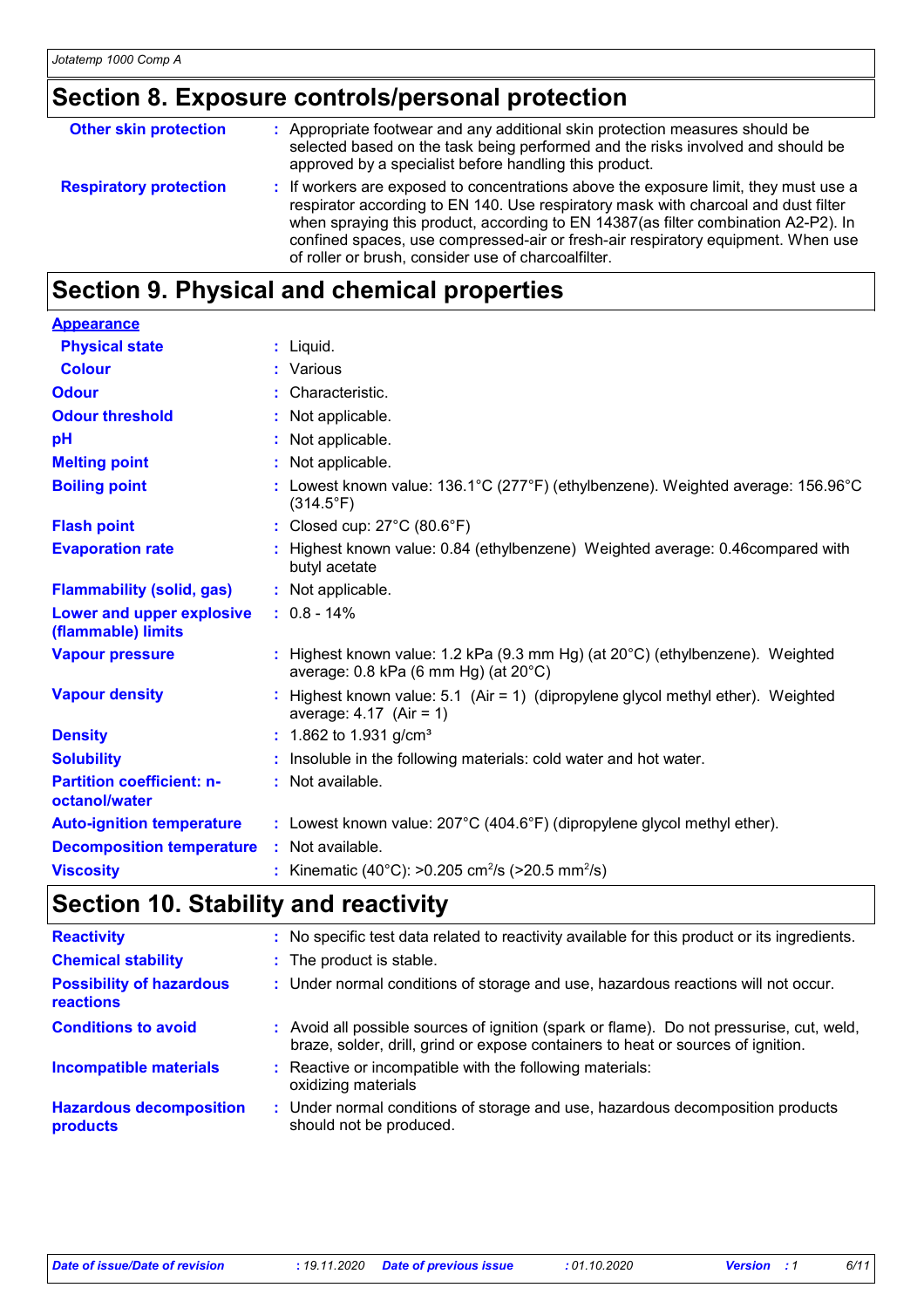## **Section 11. Toxicological information**

### **Information on toxicological effects**

#### **Acute toxicity**

| <b>Product/ingredient name</b> | <b>Result</b>                 | <b>Species</b> | <b>Dose</b> | <b>Exposure</b> |
|--------------------------------|-------------------------------|----------------|-------------|-----------------|
| xylene                         | <b>LC50 Inhalation Vapour</b> | Rat            | $20$ mg/l   | 4 hours         |
|                                | LD50 Oral                     | Rat            | 4300 mg/kg  | $\equiv$        |
|                                | <b>TDLo Dermal</b>            | Rabbit         | 4300 mg/kg  |                 |
| 2-butoxyethanol                | LD50 Oral                     | Guinea pig -   | 1414 mg/kg  |                 |
|                                |                               | Male, Female   |             |                 |
|                                | LD50 Oral                     | Rat - Male.    | 1300 mg/kg  |                 |
|                                |                               | Female         |             |                 |
| ethylbenzene                   | <b>LC50 Inhalation Vapour</b> | Rat - Male     | 17.8 mg/l   | 4 hours         |
|                                | LD50 Dermal                   | Rabbit         | >5000 mg/kg | $\equiv$        |
|                                | LD50 Oral                     | Rat            | 3500 mg/kg  |                 |

#### **Irritation/Corrosion**

| <b>Product/ingredient name</b> | <b>Result</b>            | <b>Species</b> | <b>Score</b> | <b>Exposure</b>            | <b>Observation</b> |
|--------------------------------|--------------------------|----------------|--------------|----------------------------|--------------------|
| xylene                         | Eyes - Mild irritant     | Rabbit         |              | 87 milligrams              |                    |
|                                | Skin - Mild irritant     | Rat            |              | 8 hours 60<br>Imicroliters |                    |
| 2-butoxyethanol                | Eyes - Moderate irritant | Rabbit         |              | 24 hours 100<br>mg         |                    |
|                                | Skin - Mild irritant     | Rabbit         |              | 500 mg                     |                    |

### **Sensitisation**

Not available.

#### **Mutagenicity**

Not available.

#### **Carcinogenicity**

Not available.

### **Reproductive toxicity**

Not available.

#### **Teratogenicity**

Not available.

#### **Specific target organ toxicity (single exposure)**

| <b>Name</b> | <b>Category</b> | <b>Route of</b><br>exposure | <b>Target organs</b>              |
|-------------|-----------------|-----------------------------|-----------------------------------|
| xvlene      | Category 3      | Not applicable.             | Respiratory tract<br>l irritation |

#### **Specific target organ toxicity (repeated exposure)**

| <b>Name</b>  | <b>Category</b> | <b>Boute of</b><br><b>Exposure</b> | <b>Target organs</b> |
|--------------|-----------------|------------------------------------|----------------------|
| ethylbenzene | Category 2      | <b>Not determined</b>              | hearing organs       |

#### **Aspiration hazard**

| <b>Name</b>  | <b>Result</b>                         |
|--------------|---------------------------------------|
| l xvlene     | <b>ASPIRATION HAZARD - Category 1</b> |
| ethylbenzene | <b>ASPIRATION HAZARD - Category 1</b> |

#### **Information on likely routes :** Not available. **of exposure Potential acute health effects**

*Date of issue/Date of revision* **:** *19.11.2020 Date of previous issue : 01.10.2020 Version : 1 7/11*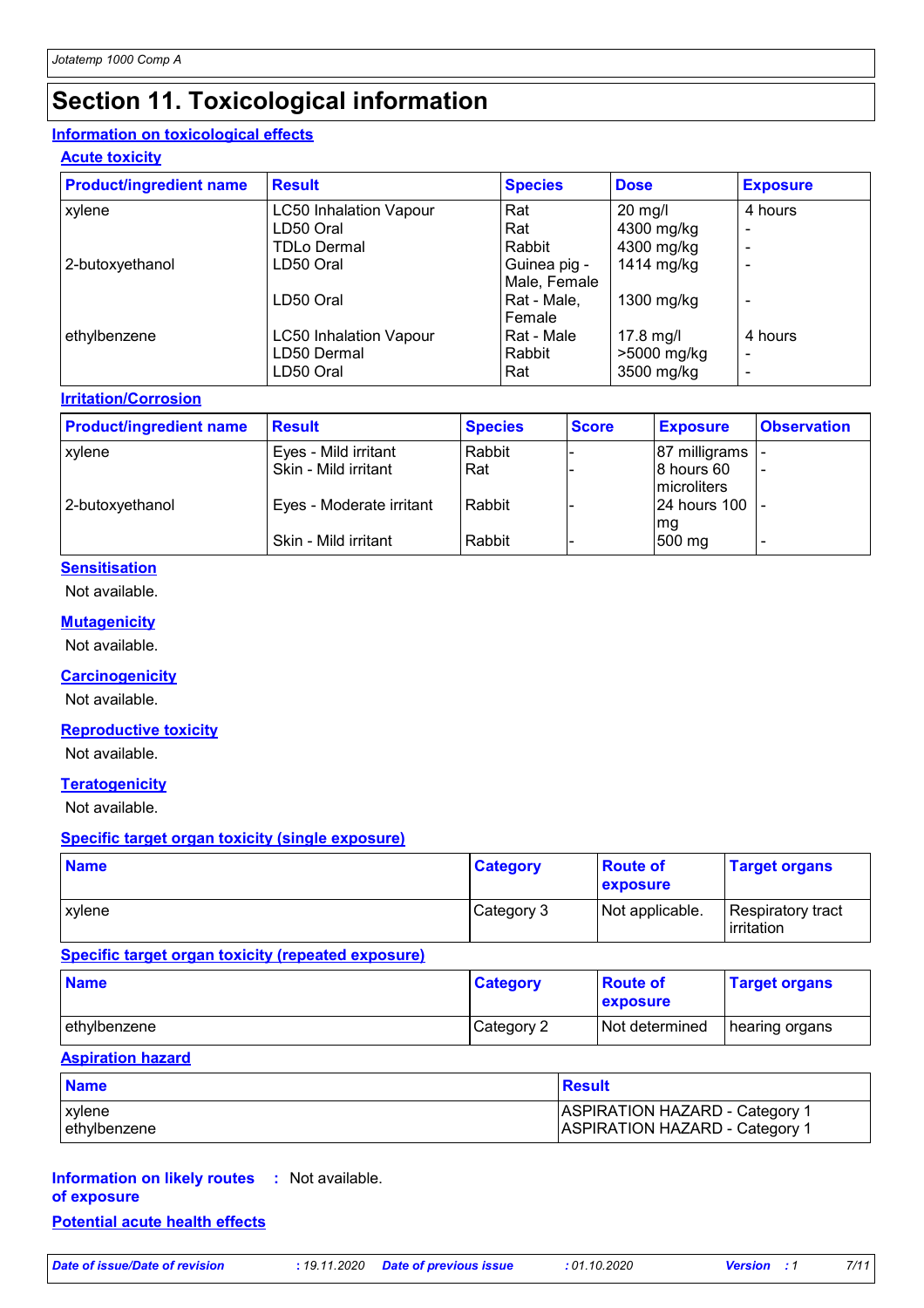# **Section 11. Toxicological information**

| <b>Eye contact</b>                      | : No known significant effects or critical hazards.                                        |  |
|-----------------------------------------|--------------------------------------------------------------------------------------------|--|
| <b>Inhalation</b>                       | No known significant effects or critical hazards.                                          |  |
| <b>Skin contact</b>                     | Causes mild skin irritation.                                                               |  |
| <b>Ingestion</b>                        | : No known significant effects or critical hazards.                                        |  |
|                                         |                                                                                            |  |
|                                         | <b>Symptoms related to the physical, chemical and toxicological characteristics</b>        |  |
| <b>Eye contact</b>                      | : Adverse symptoms may include the following:<br>pain or irritation<br>watering<br>redness |  |
| <b>Inhalation</b>                       | : No specific data.                                                                        |  |
| <b>Skin contact</b>                     | : Adverse symptoms may include the following:<br>irritation<br>redness                     |  |
| <b>Ingestion</b>                        | : No specific data.                                                                        |  |
|                                         | Delayed and immediate effects as well as chronic effects from short and long-term exposure |  |
| <b>Short term exposure</b>              |                                                                                            |  |
| <b>Potential immediate</b><br>effects   | : Not available.                                                                           |  |
| <b>Potential delayed effects</b>        | : Not available.                                                                           |  |
| <b>Long term exposure</b>               |                                                                                            |  |
| <b>Potential immediate</b><br>effects   | : Not available.                                                                           |  |
| <b>Potential delayed effects</b>        | : Not available.                                                                           |  |
| <b>Potential chronic health effects</b> |                                                                                            |  |
| Not available.                          |                                                                                            |  |
| General                                 | : No known significant effects or critical hazards.                                        |  |
| <b>Carcinogenicity</b>                  | No known significant effects or critical hazards.                                          |  |
| <b>Mutagenicity</b>                     | No known significant effects or critical hazards.                                          |  |
| <b>Teratogenicity</b>                   | : No known significant effects or critical hazards.                                        |  |
| <b>Developmental effects</b>            | : No known significant effects or critical hazards.                                        |  |
| <b>Fertility effects</b>                | : No known significant effects or critical hazards.                                        |  |

#### **Numerical measures of toxicity**

#### **Acute toxicity estimates**

| <b>Route</b>         | <b>ATE value</b> |
|----------------------|------------------|
| Oral                 | 21800.95 mg/kg   |
| Dermal               | 12001.19 mg/kg   |
| Inhalation (vapours) | 146.88 mg/l      |

## **Section 12. Ecological information**

### **Toxicity**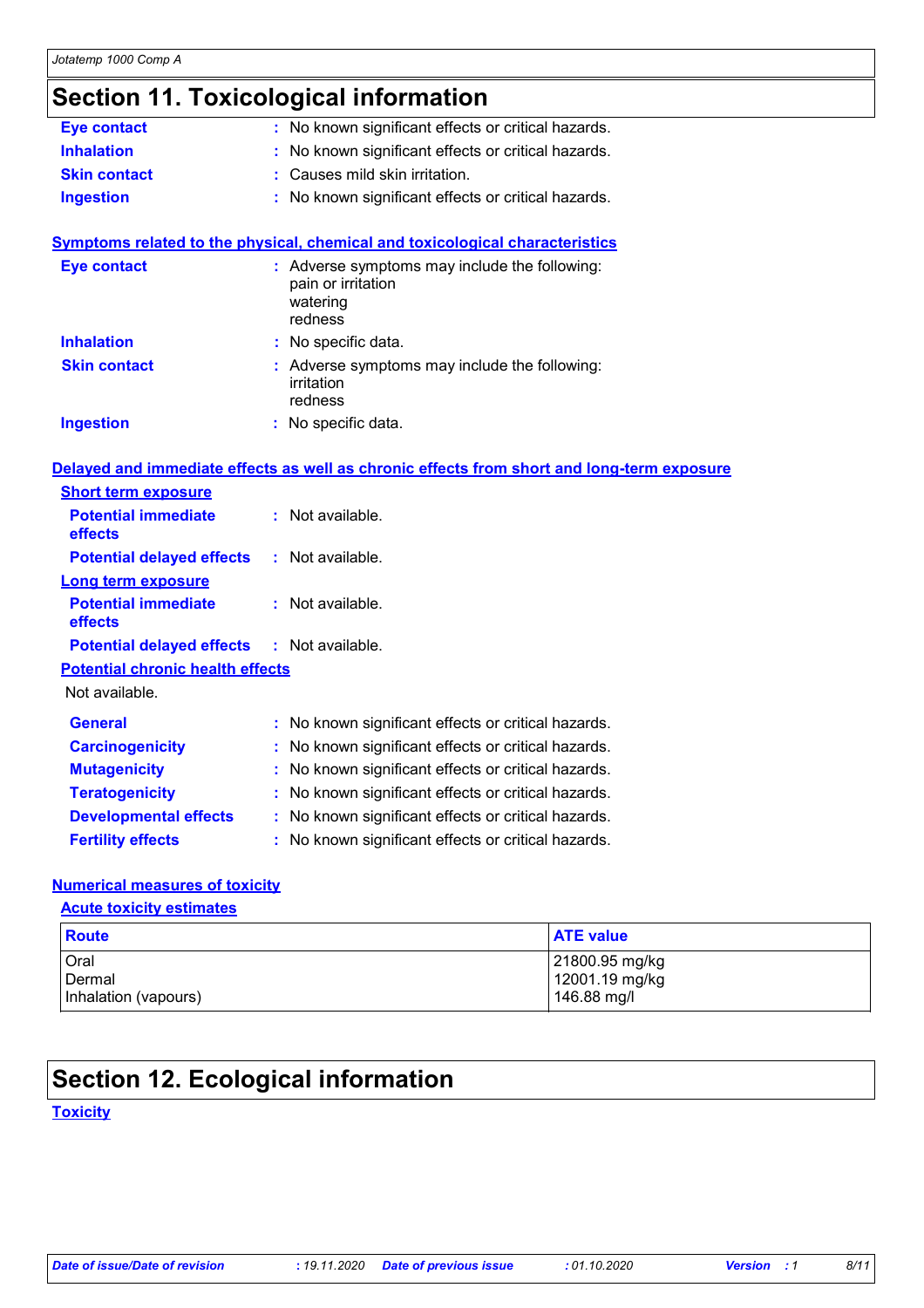## **Section 12. Ecological information**

| <b>Product/ingredient name</b> | <b>Result</b>                     | <b>Species</b>                             | <b>Exposure</b> |
|--------------------------------|-----------------------------------|--------------------------------------------|-----------------|
| trizinc bis(orthophosphate)    | Acute LC50 0.14 mg/l              | Fish - Oncorhynchus mykiss                 | 96 hours        |
|                                | Chronic NOEC 0.1 mg/l             | Micro-organism                             | 4 hours         |
| 2-butoxyethanol                | Acute EC50 1000 mg/l Fresh water  | Daphnia - Daphnia magna                    | 48 hours        |
|                                | Acute LC50 1000 mg/l Marine water | Crustaceans -                              | 48 hours        |
| ethylbenzene                   | Acute EC50 7.2 mg/l               | Chaetogammarus marinus -<br>Young<br>Algae | 48 hours        |
|                                | Acute EC50 2.93 mg/l              | Daphnia                                    | 48 hours        |
|                                | Acute LC50 4.2 mg/l               | Fish                                       | 96 hours        |

### **Persistence and degradability**

| <b>Product/ingredient name</b> | <b>Aquatic half-life</b> | <b>Photolysis</b> | <b>Biodegradability</b> |
|--------------------------------|--------------------------|-------------------|-------------------------|
| trizinc bis(orthophosphate)    |                          |                   | Not readily             |
| xvlene                         |                          |                   | <b>IReadily</b>         |
| l ethvlbenzene                 |                          |                   | <b>IReadily</b>         |

#### **Bioaccumulative potential**

| <b>Product/ingredient name</b> | $LoaPow$ | <b>BCF</b>  | <b>Potential</b> |
|--------------------------------|----------|-------------|------------------|
| trizinc bis(orthophosphate)    | 3.12     | 60960       | high             |
| xylene                         |          | 8.1 to 25.9 | low              |
| 2-butoxyethanol                | 0.81     |             | low              |
| l ethvlbenzene                 | 3.6      |             | low              |

#### **Mobility in soil**

**Soil/water partition coefficient (KOC)**

**:** Not available.

**Other adverse effects :** No known significant effects or critical hazards.

## **Section 13. Disposal considerations**

|  | <b>Disposal methods</b> |  |
|--|-------------------------|--|
|  |                         |  |

**Disposal methods** : The generation of waste should be avoided or minimised wherever possible. Disposal of this product, solutions and any by-products should at all times comply with the requirements of environmental protection and waste disposal legislation and any regional local authority requirements. Dispose of surplus and nonrecyclable products via a licensed waste disposal contractor. Waste should not be disposed of untreated to the sewer unless fully compliant with the requirements of all authorities with jurisdiction. Waste packaging should be recycled. Incineration or landfill should only be considered when recycling is not feasible. This material and its container must be disposed of in a safe way. Care should be taken when handling emptied containers that have not been cleaned or rinsed out. Empty containers or liners may retain some product residues. Vapour from product residues may create a highly flammable or explosive atmosphere inside the container. Do not cut, weld or grind used containers unless they have been cleaned thoroughly internally. Avoid dispersal of spilt material and runoff and contact with soil, waterways, drains and sewers.

## **Section 14. Transport information**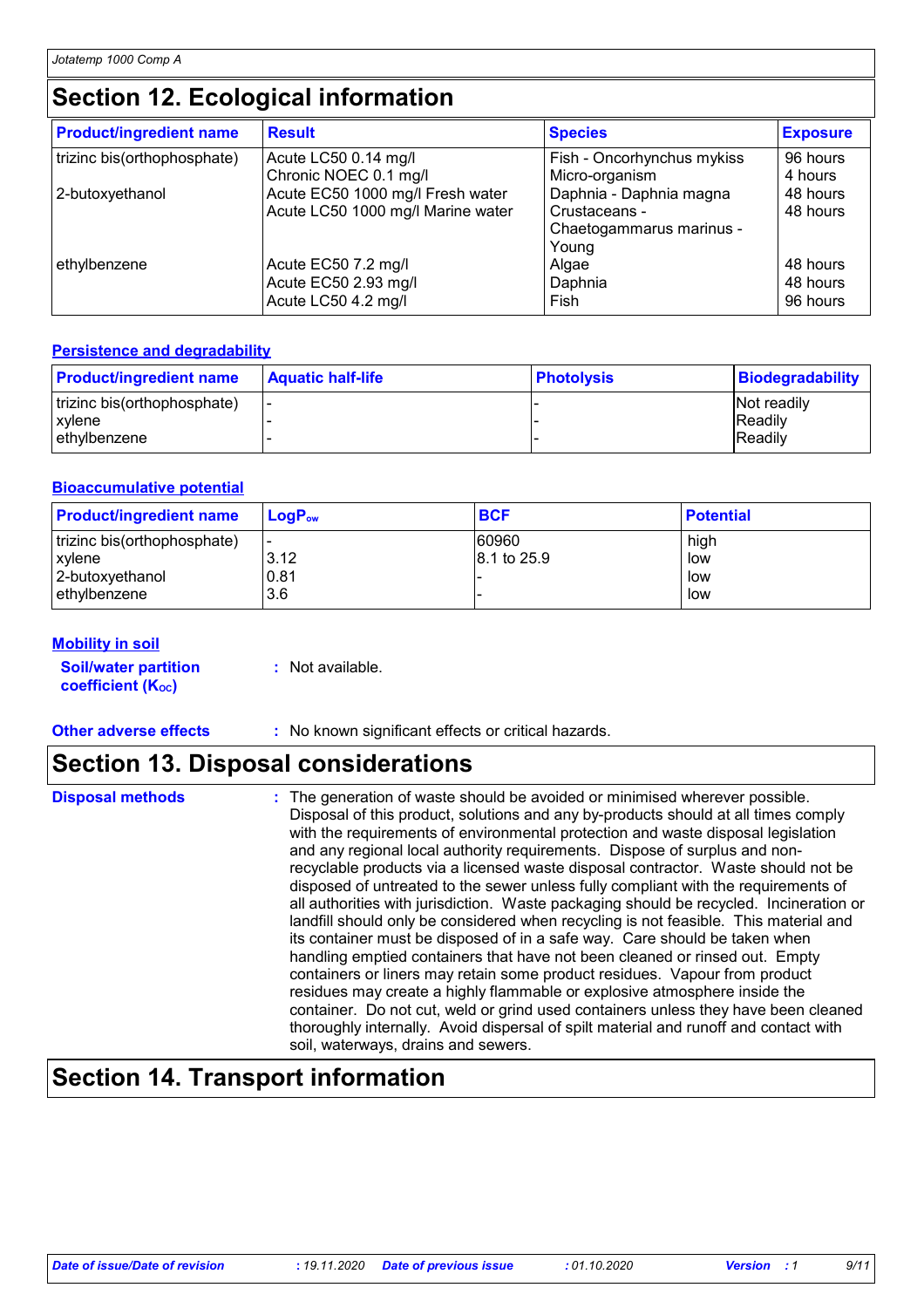## **Section 14. Transport information**

|                                         | <b>ADR/RID</b> | <b>IMDG</b>                                                                                                                             | <b>IATA</b>                                                                                                          |
|-----------------------------------------|----------------|-----------------------------------------------------------------------------------------------------------------------------------------|----------------------------------------------------------------------------------------------------------------------|
| <b>UN number</b>                        | <b>UN1263</b>  | <b>UN1263</b>                                                                                                                           | <b>UN1263</b>                                                                                                        |
| <b>UN proper</b><br>shipping name       | Paint          | Paint. Marine pollutant (trizinc<br>bis(orthophosphate))                                                                                | Paint                                                                                                                |
| <b>Transport hazard</b><br>class(es)    | 3<br>$\bigvee$ | 3<br>$\mathbf{\mathbf{\mathbf{\mathbf{\mathbf{\mathbf{\mathbf{Y}}}}}}$                                                                  | 3                                                                                                                    |
| <b>Packing group</b>                    | III            | III                                                                                                                                     | $\mathbf{III}$                                                                                                       |
| <b>Environmental</b><br>hazards         | Yes.           | Yes.                                                                                                                                    | Yes. The environmentally<br>hazardous substance mark is<br>not required.                                             |
| <b>Additional</b><br><b>information</b> |                | The marine pollutant mark is<br>not required when transported<br>in sizes of ≤5 L or ≤5 kg.<br><b>Emergency schedules F-E,</b><br>$S-E$ | The environmentally<br>hazardous substance mark<br>may appear if required by<br>other transportation<br>regulations. |

| <b>Additional information</b>                            |                                                                                                                                                                                                                                                 |
|----------------------------------------------------------|-------------------------------------------------------------------------------------------------------------------------------------------------------------------------------------------------------------------------------------------------|
| <b>ADR/RID</b>                                           | : The environmentally hazardous substance mark is not required when transported in<br>sizes of ≤5 L or ≤5 kg.<br><b>Hazard identification number 30</b><br>Tunnel code (D/E)                                                                    |
| <b>IMDG</b>                                              | : The marine pollutant mark is not required when transported in sizes of $\leq 5$ L or $\leq 5$ kg.<br><b>Emergency schedules F-E, S-E</b>                                                                                                      |
| <b>IATA</b>                                              | : The environmentally hazardous substance mark may appear if required by other<br>transportation regulations.                                                                                                                                   |
|                                                          | Special precautions for user : Transport within user's premises: always transport in closed containers that are<br>upright and secure. Ensure that persons transporting the product know what to do in<br>the event of an accident or spillage. |
| <b>Transport in bulk according : Not available.</b><br>. |                                                                                                                                                                                                                                                 |

**to Annex II of Marpol and the IBC Code**

## **Section 15. Regulatory information**

| <b>Safety, health and</b><br>environmental regulations<br>specific for the product | : No known specific national and/or regional regulations applicable to this product<br>(including its ingredients). |
|------------------------------------------------------------------------------------|---------------------------------------------------------------------------------------------------------------------|
| <b>International requlations</b>                                                   |                                                                                                                     |

**Chemical Weapon Convention List Schedules I, II & III Chemicals** Not listed.

**Montreal Protocol (Annexes A, B, C, E)**

Not listed.

**Stockholm Convention on Persistent Organic Pollutants**

Not listed.

### **UNECE Aarhus Protocol on POPs and Heavy Metals**

Not listed.